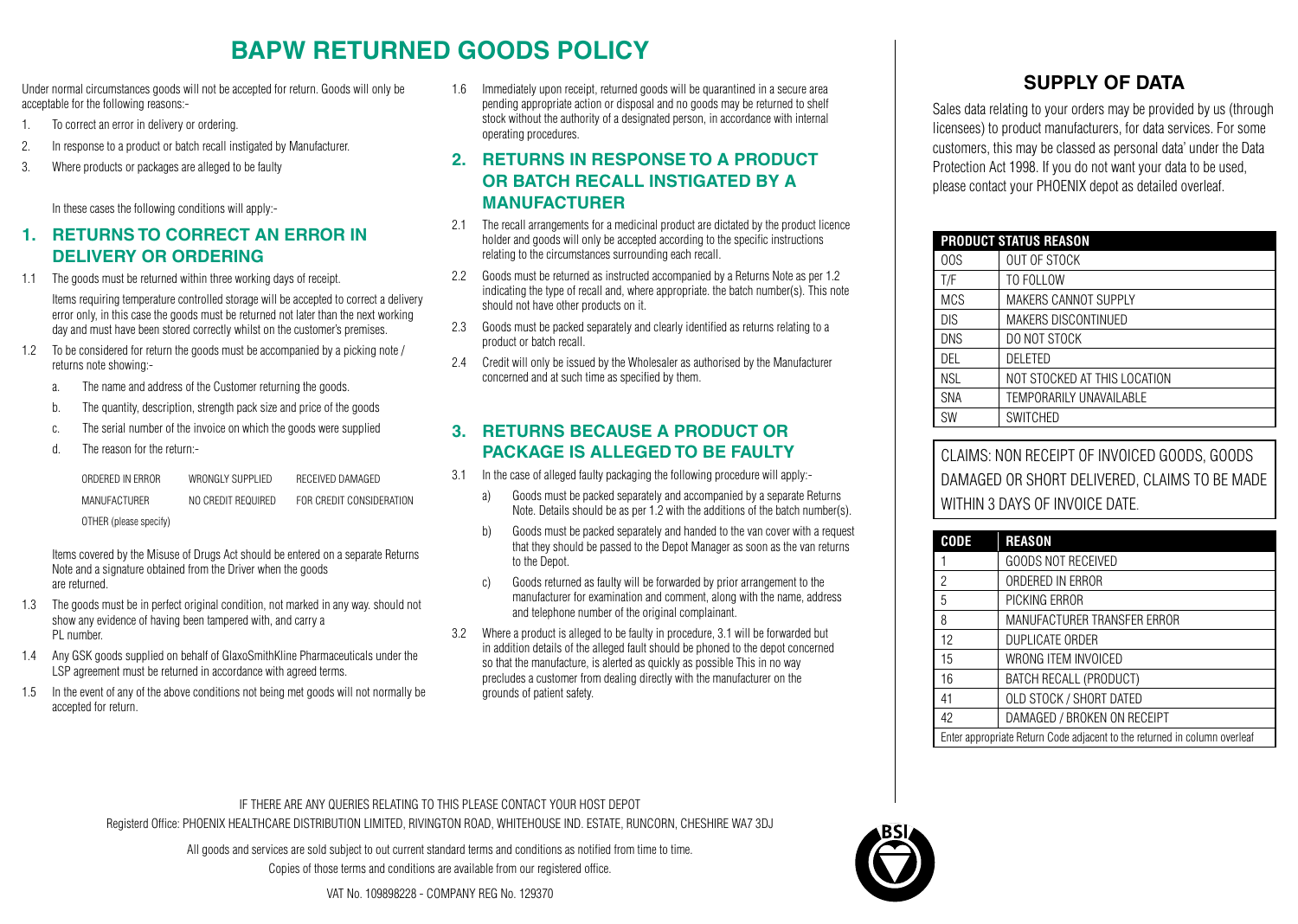# **PHOENIX Healthcare Distribution Limited - Conditions of Sale**

#### **1. Definition and Interpretation**

- "the Company" Means PHOENIX Healthcare Distribution Limited, a company registered in England and Wales under CRN129370 whose registered office is at Rivington Road, Whitehouse Industrial Estate, Runcorn, Cheshire WA7 3DJ. "the Customer" - Means the body, company, organisation, partnership or individual who is supplied with Goods by the Company and who are bound by these terms and conditions.
- "Contract" Means a contract for the sale of Goods by the Company to the Customer which incorporates these terms and conditions.
- "Goods" Means any goods which the Company agrees to supply to the Customer and any part or parts thereof.
- "Order" Means an order for Goods placed with the Company or its authorised representatives and Associated Companies.
- "Associated Companies" Means in relation to a party, any company, organisation partnership or individual controlled by, controlling or under common control with that party, control being the ownership of greater than fifty per cent (50%) of the voting shares or interest of such entity, or such other relationship as, in fact, constitutes de facto control.
- "Normal Business Hours" Means Monday to Friday between 09.00 hrs and 17.00 hrs excluding public holidays.

The headings in these terms and conditions are intended for reference only and shall not affect their construction.

#### **2. Basis of Contract**

- 2.1 These terms and conditions will apply to all Orders placed by the Customer and shall prevail over and operate to the exclusion of any other terms and conditions issued by the Customer or otherwise implied.
- 2.2 All descriptions illustrations and specifications contained in any of the Company's authorised brochures, price lists, websites or any other media whatsoever are for illustration only and shall not form any part of any Contract.
- 2.3 These terms and conditions may only be amended by an officer of the Company; no employee, representative, agent or salesperson has the Company's authority to vary, amend or waive any of these terms and conditions on behalf of the Company.

#### **3. Retention of Title**

- 3.1 Goods that are supplied by the Company to the Customer shall remain at all times the property of the Company until full payment for such Goods and all other sums due to the Company from the Customer has been received by the Company in cleared funds.
- 3.2 The Customer agrees:
	- (i) to keep all Goods supplied by the Company in such manner and with such markings as to enable such stock to be immediately identifiable;
	- (ii) to keep the Goods free from any charge, lien or encumbrance;
	- (iii) not to destroy, deface or obscure any identifying mark or packaging on or relating to the Goods;
- (iv) to maintain the Goods in satisfactory condition and observe all directions for storage of the Goods given by the Company or the manufacturer (including where necessary all directions relating to cold storage); and
- (v) subject to Condition 3.3, not to part with possession of the Goods.
- 3.3 The Customer may sell Goods supplied by the Company in the normal course of business as an agent and bailee for the Company, the proceeds from such sales to be held separately to the account of the Company up to the amount of the full purchase price of the Goods sold.
- 3.4 The Customer's right to sell Goods for which it has not paid the Company in full shall terminate immediately upon any one of the following occurrences;
	- (i) if any petition is presented applying to the court for the winding up of the Customer or for any Administration Order in respect of the Customer;
	- (ii) a resolution is made for the Customer's winding up or dissolution;
	- (iii) on the appointment of a receiver, manager or administrator in relation to the Customer's business;
	- (iv) if the Customer becomes bankrupt or enters into a composition or other voluntary arrangements with its creditors;
	- (v) if the Customer agrees to sell or otherwise dispose of its business or any part of it;
	- (vi) if the Customer is removed from any pharmaceutical list, the removal from which would prevent the Customer or its employees from being able to legally dispense prescription drugs or other items;
	- (vii) if the Customer becomes unable to pay its debts or satisfy its creditors; and/or
	- (viii) if any order for voluntary or involuntary liquidation is made in relation to the Customer or any of the Customers directors.
- 3.5 The Customer shall immediately notify the Company on the occurrence of any event(s) set out in Condition 3.4 and the Customer hereby grants an irrevocable licence to the Company and/or its agents to enter the Customer's premises immediately upon it becoming aware of any of the occurrences set out in Condition 3.4 above for the purpose of taking possession of Goods constituting the Company's property.

#### **4. Ordering**

- 4.1 A quotation given by the Company shall not constitute an offer. An Order placed by the Customer shall constitute an offer which shall be deemed to have been accepted by the Company and a Contract formed at the point of despatch of the Goods to the Customer by the Company.
- 4.2 Any Order shall be accepted by the Company at its sole discretion and the Company reserves the absolute right to reject all or part of any Order placed by the Customer.
- 4.3 Notwithstanding that a Contract may not have been formed, the Customer acknowledges that the Company may incur costs and expenses in the course of processing an Order. As such, if an Order, having been placed, is cancelled at any time the Customer hereby agrees to indemnify the Company in full for any and all losses, costs, damages, charges, expenses and/or lost profits that the Company may suffer as a result of such cancellation.

#### **5. Acceptance & Delivery**

- 5.1 Unless expressly agreed by the Company, delivery of each Order placed will be made to the Customer's normal place of business (as communicated to the Company by the Customer) during Normal Business Hours.
- 5.2 Any dates and/or times specified for delivery are intended to be an estimate only and time shall not be deemed to be of the essence.
- 5.3 The Company reserves the right to deliver all or any part of the Goods in instalments at its discretion.
- 5.4 On delivery of the Goods to the Customer, the Goods shall be held at the Customer's sole risk and the Customer warrants that they will insure such Goods to their full market value against all risks of loss or damage to the Goods.
- 5.5 The Customer agrees to provide adequate and safe access to the Customer's property whilst the Company's employees are visiting the Customer's property and the Customer warrants that they have fully complied and will continue to fully comply with any and all statutory obligations that they have towards all such visitors.
- 5.6 If the Customer for any reason fails or is unable to accept delivery of Goods in accordance with these terms and conditions, the Goods will have deemed to have been delivered (with the risk in them passing to the Customer) and the Company may invoice the Customer and the Company may:
	- (i) store the Goods at the Customer's risk and cost and redeliver at the next reasonable opportunity; and/or
	- (ii) after a reasonable period cancel the Order and sell the Goods at the best price that the Company can obtain and after deducting all reasonable storage and selling costs pay to the Customer any excess profit made over the Contract price or charge the Customer for any shortfall below the Contract price.
- 5.7 The signature on the delivery note or electronic hand held device by any person at the delivery address will be evidence that the Customer has accepted the delivery of the Goods.
- 5.8 Any shortages or errors in or damage to or non-delivery of any Order must be notified to the Company within 3 days of the date of delivery.
- 5.9 The Customer agrees to promptly return all tote boxes and other returnable containers to the Company. If these are retained by the Customer for longer than ten calendar days after the date of delivery, the Customer shall be liable to be charged for the replacement cost of such containers.

#### **6. Returns**

- 6.1 Under normal circumstances the Company does not accept the return of any Goods that are returned by the Customer for credit.
- 6.2 The Customer fully accepts that any Goods specially manufactured or that require cold chain storage and are ordered in error by the Customer are unable to be returned to the Company under any circumstances.

#### **7. Liability**

- 7.1 The Company is not liable to the Customer for:
	- (i) non-delivery;
	- (ii) shortages in or excesses of quantity delivered;
	- (iii) damage to or loss of the Goods or any part of them in transit (where the Goods are carried by the Seller's own transport or by a carrier on behalf of the Company);